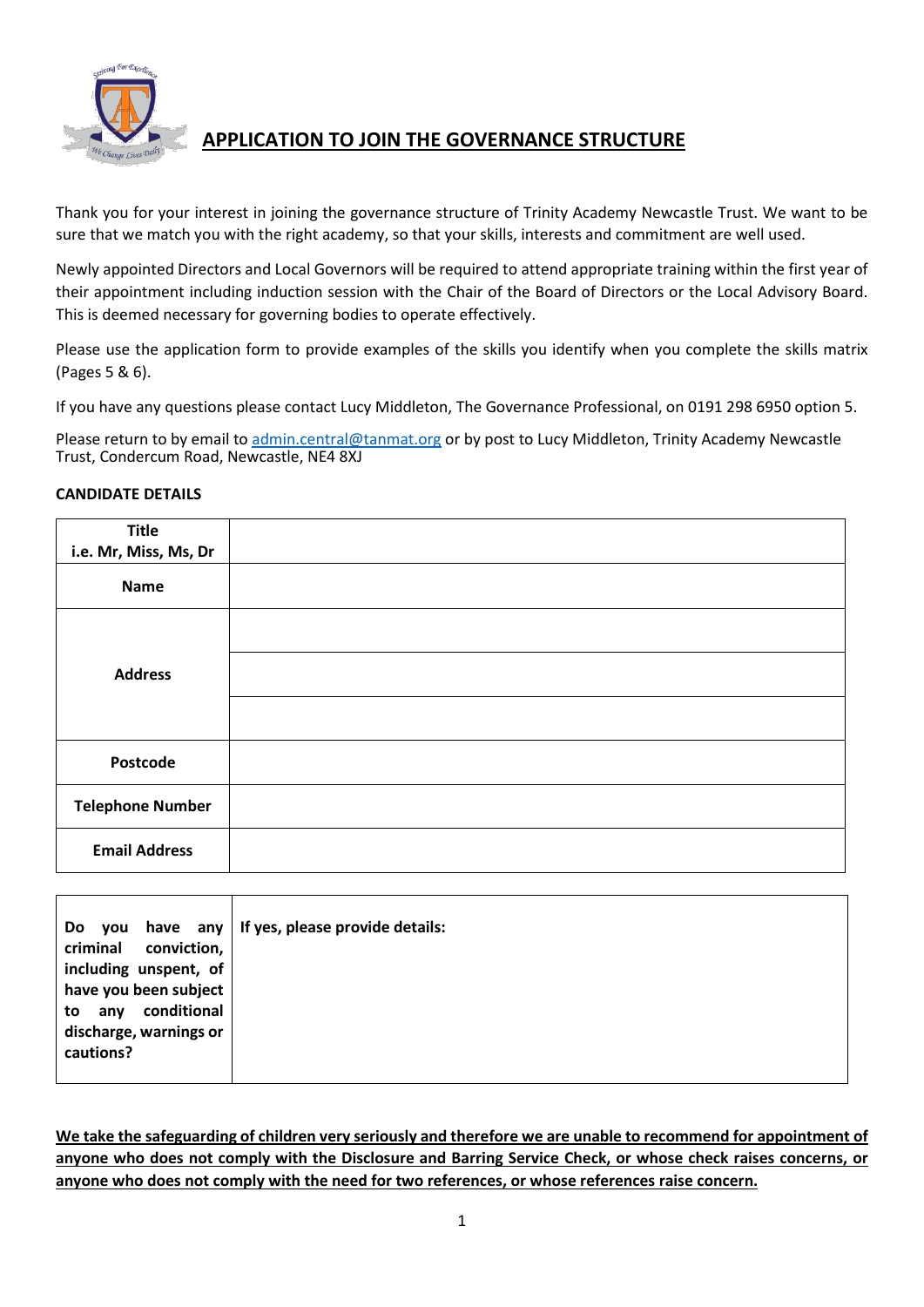**Please tell us about your most recent employment, as well as any past roles you feel may be relevant to the position of Director, this may include voluntary positions. Continue onto a separate sheet if necessary.** 

| Employer | <b>Start Date</b> | <b>End Date</b> | <b>Position Held</b> | <b>Main Responsibilities</b> |
|----------|-------------------|-----------------|----------------------|------------------------------|
|          |                   |                 |                      |                              |
|          |                   |                 |                      |                              |
|          |                   |                 |                      |                              |
|          |                   |                 |                      |                              |
|          |                   |                 |                      |                              |
|          |                   |                 |                      |                              |
|          |                   |                 |                      |                              |
|          |                   |                 |                      |                              |
|          |                   |                 |                      |                              |
|          |                   |                 |                      |                              |
|          |                   |                 |                      |                              |
|          |                   |                 |                      |                              |
|          |                   |                 |                      |                              |
|          |                   |                 |                      |                              |
|          |                   |                 |                      |                              |
|          |                   |                 |                      |                              |
|          |                   |                 |                      |                              |
|          |                   |                 |                      |                              |
|          |                   |                 |                      |                              |
|          |                   |                 |                      |                              |
|          |                   |                 |                      |                              |
|          |                   |                 |                      |                              |
|          |                   |                 |                      |                              |
|          |                   |                 |                      |                              |
|          |                   |                 |                      |                              |
|          |                   |                 |                      |                              |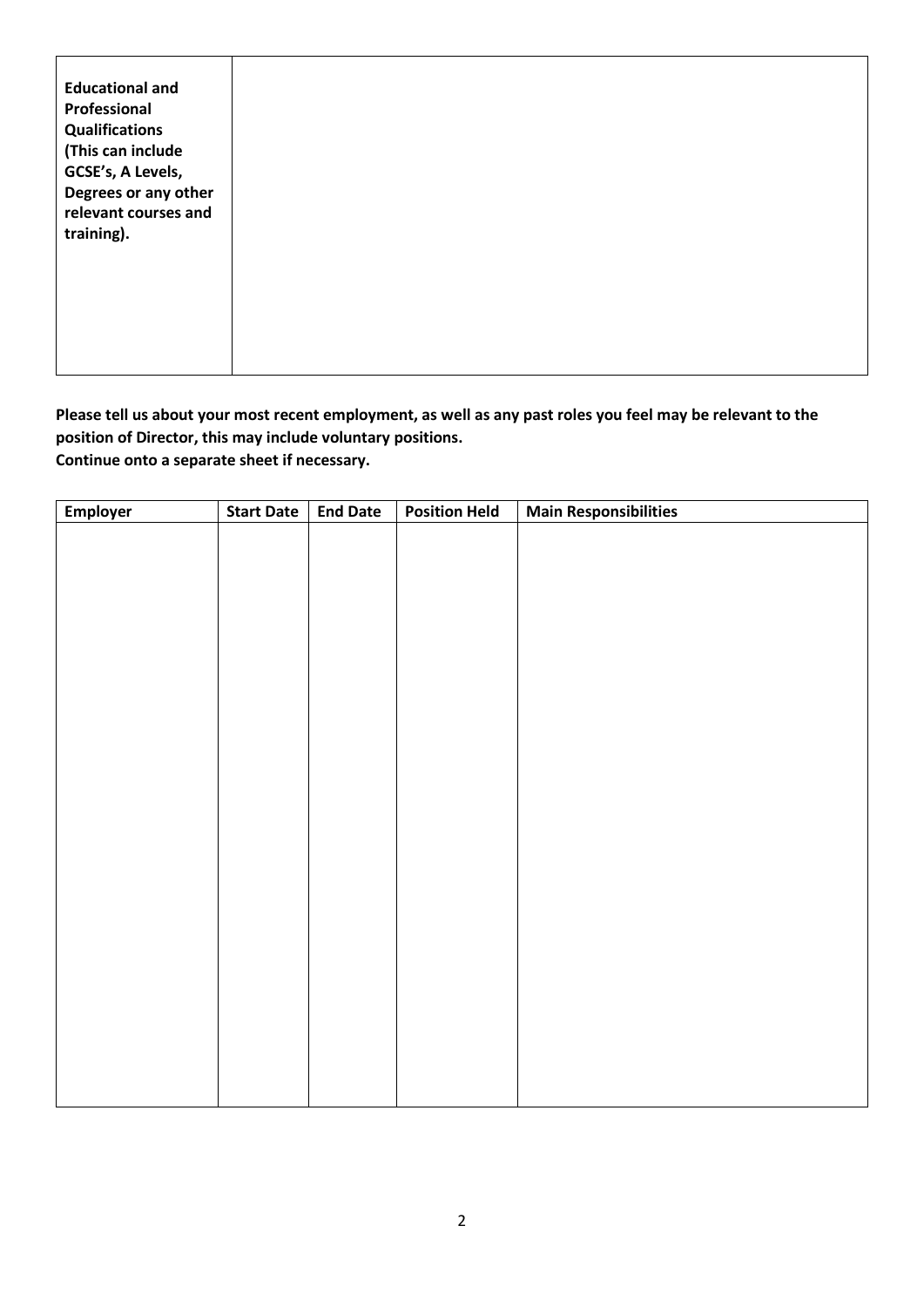| <b>Experience or</b>      |  |
|---------------------------|--|
| Knowledge of              |  |
| <b>Education (if any)</b> |  |
|                           |  |
|                           |  |
|                           |  |
|                           |  |
|                           |  |
|                           |  |
|                           |  |
|                           |  |
|                           |  |
|                           |  |
|                           |  |
|                           |  |
|                           |  |
|                           |  |
| Have you been a           |  |
| member of any other       |  |
| <b>Board? Either</b>      |  |
|                           |  |
| educational and non-      |  |
| educational.              |  |
|                           |  |
|                           |  |
|                           |  |
|                           |  |
|                           |  |
|                           |  |
|                           |  |
|                           |  |
|                           |  |
|                           |  |
|                           |  |
| Please tell us why you    |  |
| want to become a          |  |
| Director, what you        |  |
| will bring to the role    |  |
|                           |  |
| and what you will         |  |
| gain from it              |  |
|                           |  |
|                           |  |
|                           |  |
|                           |  |
|                           |  |
|                           |  |
|                           |  |
|                           |  |
|                           |  |
|                           |  |
|                           |  |
|                           |  |
|                           |  |
|                           |  |
|                           |  |
|                           |  |
|                           |  |
|                           |  |
|                           |  |
|                           |  |
|                           |  |
|                           |  |
| How did you hear          |  |
| about this role?          |  |
|                           |  |
|                           |  |
|                           |  |
|                           |  |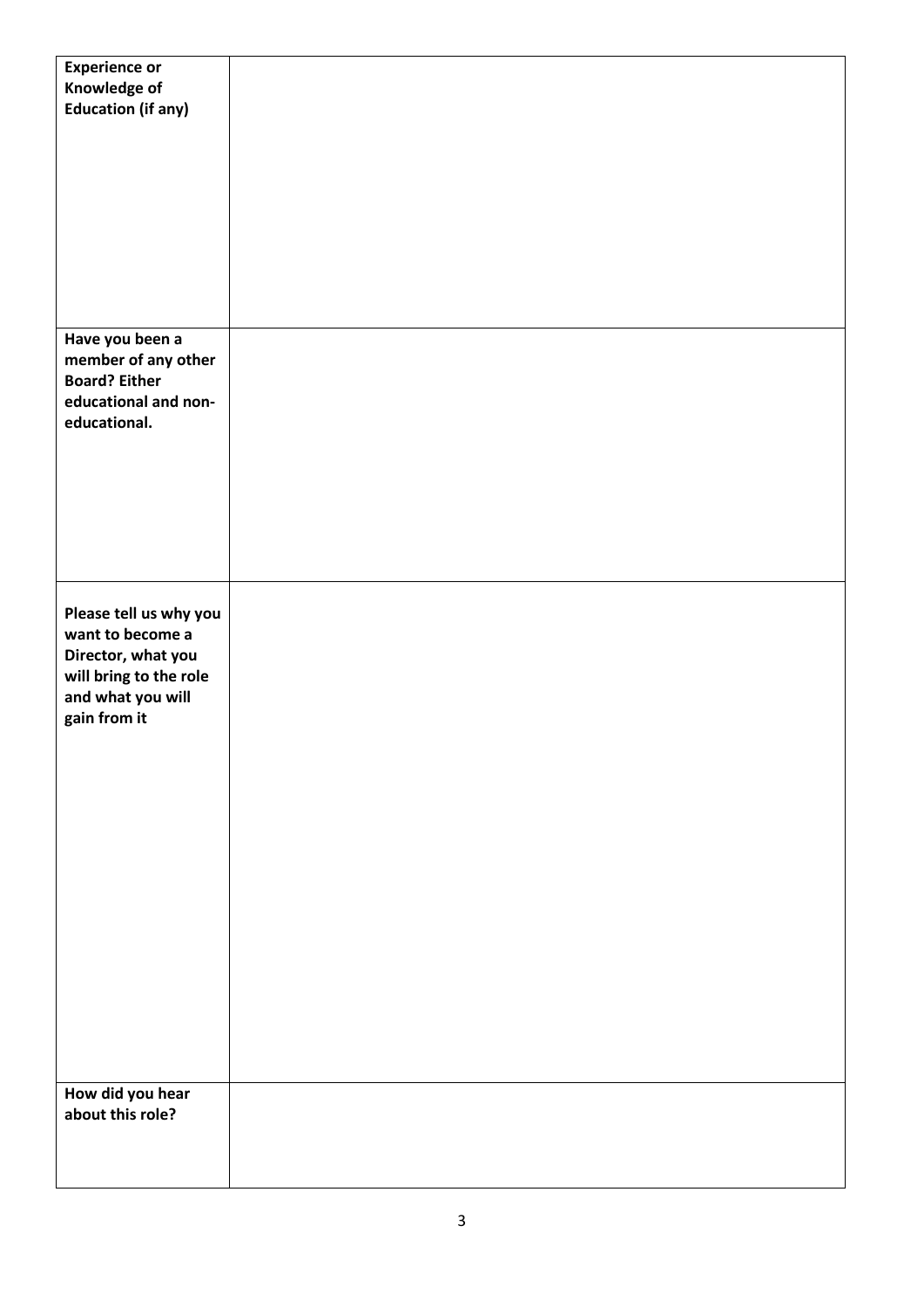| Please tell us which<br>school, if any, would<br>be your preferred<br>choice, any others<br>that you would be<br>interested in, and<br>why. |                                                                                                                                                                                                                   |
|---------------------------------------------------------------------------------------------------------------------------------------------|-------------------------------------------------------------------------------------------------------------------------------------------------------------------------------------------------------------------|
| Are you the<br>parent/carer of a<br>child attending<br>school? Either within<br>this Trust or another.                                      | <b>No</b><br>If yes, please state which academy                                                                                                                                                                   |
| Do you work in the<br>education sector?                                                                                                     | No<br>If yes, please state where & in what capacity                                                                                                                                                               |
| names and addresses here:                                                                                                                   | If you have any friends, family members or colleagues who would be interested in becoming a Director or<br>joining our Governance structure we would be delighted to send them more information. Please add their |

Please give the names and contact details of two people who have known in for at least two years and who will be willing to write a reference relating to your suitability to be a Director.

| <b>Reference One</b> | <b>Reference Two</b> |
|----------------------|----------------------|
| Name                 | Name                 |
| Address              | Address              |
|                      |                      |
|                      |                      |
|                      |                      |
| Email                | <b>Email Address</b> |
| <b>Phone Number</b>  | <b>Phone Number</b>  |
|                      |                      |

Thank you for completing this form. We would appreciate it if you would complete the following Skills & Experience Check. This will be used to decide if you will meet their needs of the Governing Board.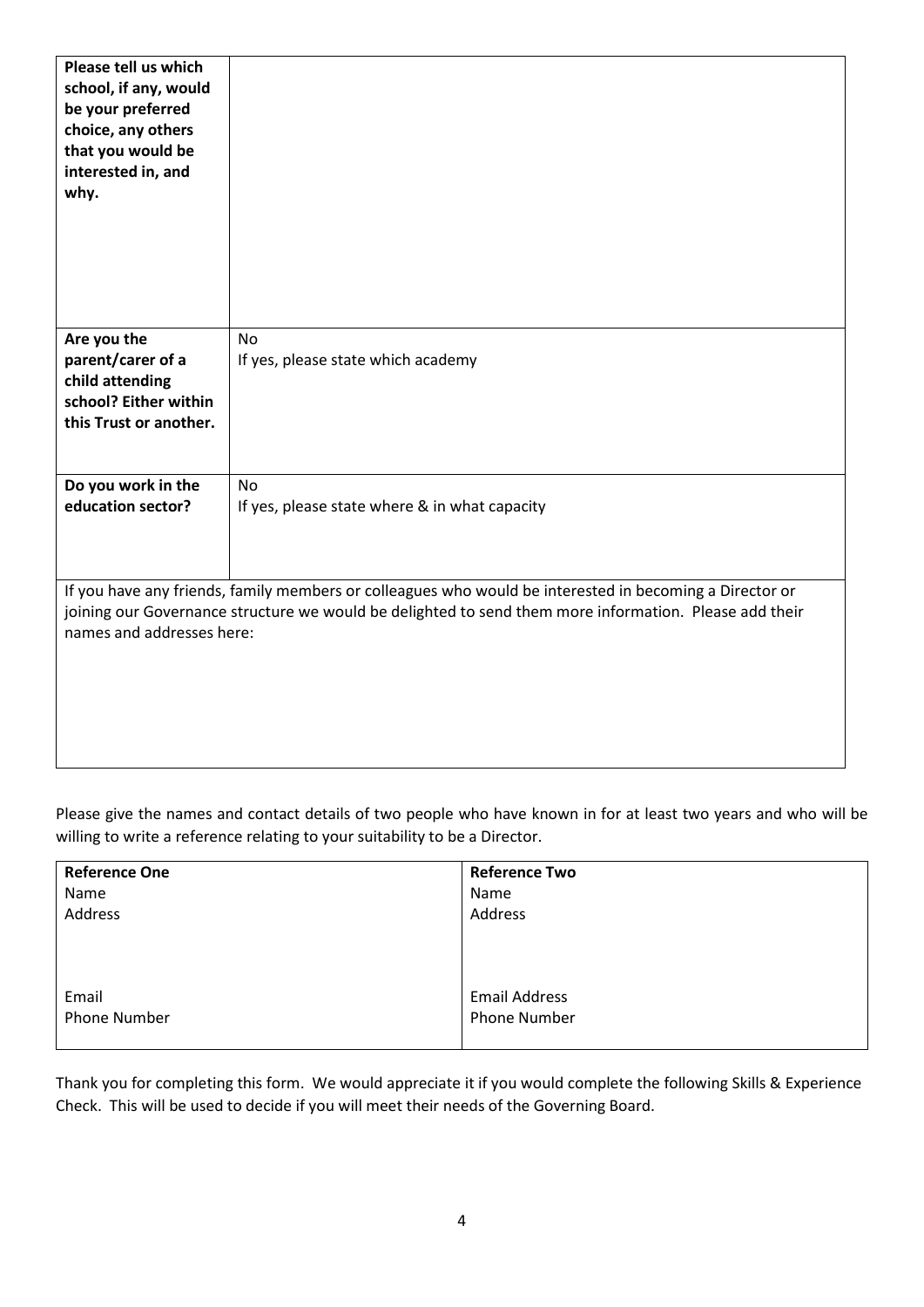

# **Governance Skills Matrix**

### **Why is this important?**

This skills check is a useful way of assessing the needs of the governing board, it is used to identify training needs, recruitment, assign committee members and succession planning. This model can be used to help identify any knowledge, experience, skills and behaviours the governing board still needs to deliver their functions effectively.

### **How Does It Work?**

No individual is going to have all the skills listed. The governing body is a team, and the purpose is to ensure that each skill below is covered by at least one of the governors/trustees around the table.

| <b>Knowledge, Experience, Skills and Behaviours</b>                                                                                           | Level of experience/skill:<br>rate on scale of<br>1 (limited) to 5 (extensive).<br>Please tick. |   |   |   |   |
|-----------------------------------------------------------------------------------------------------------------------------------------------|-------------------------------------------------------------------------------------------------|---|---|---|---|
|                                                                                                                                               | 1                                                                                               | 2 | 3 | 4 | 5 |
| <b>Strategic Leadership</b>                                                                                                                   |                                                                                                 |   |   |   |   |
| Links with the local community and experience of promoting community<br>cohesion.                                                             |                                                                                                 |   |   |   |   |
| Experience of professional leadership.                                                                                                        |                                                                                                 |   |   |   |   |
| Experience of chairing a board/governing board or committee.                                                                                  |                                                                                                 |   |   |   |   |
| Experience of applying strategic planning to set and preserve the culture of an<br>organisation.                                              |                                                                                                 |   |   |   |   |
| An ability to work as part of a team, questioning and challenging to identify<br>viable options and make collective decisions.                |                                                                                                 |   |   |   |   |
| An understanding of the principles of risk management and how they apply to<br>education and the organisation.                                |                                                                                                 |   |   |   |   |
| Experience of performance management and carrying out appraisals of other<br>people.                                                          |                                                                                                 |   |   |   |   |
| Experience of stakeholder management and engagement, including<br>communicating with and taking into account the views of pupils and parents. |                                                                                                 |   |   |   |   |
| Ability to identify viable options and the most likely to achieve the organisations<br>goals and objectives.                                  |                                                                                                 |   |   |   |   |
|                                                                                                                                               |                                                                                                 |   |   |   |   |
| An understanding of key principles, drivers and cycle of school improvement.                                                                  |                                                                                                 |   |   |   |   |